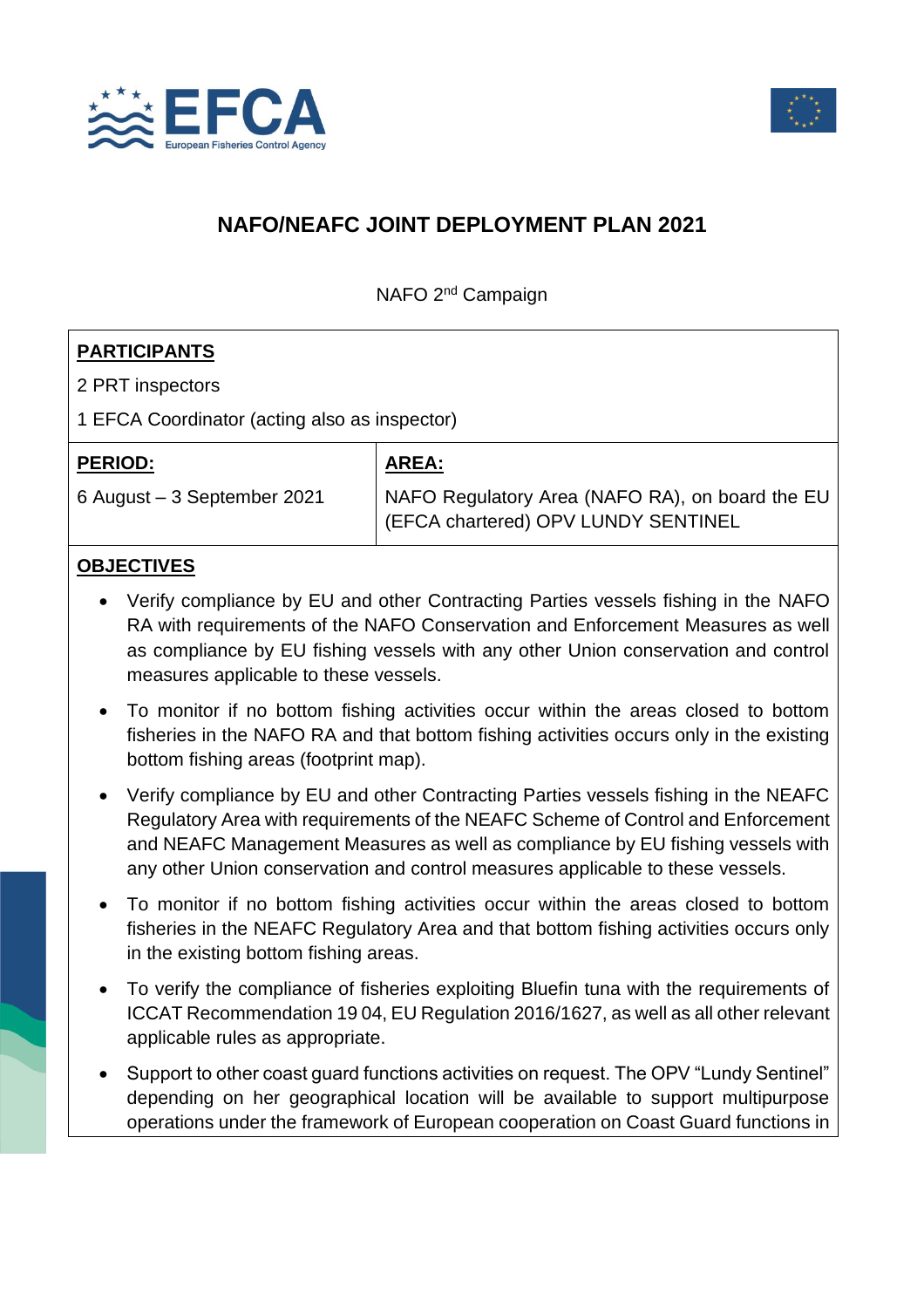support of the MS competent authorities, if requested by specific EU MS and/or EU Agency. Beyond Search and rescue, possible tasks identified are: Oil pollution response services and assistance depending on vessel Lundy Sentinel's availability.

#### **RESULTS**

- 6 inspections of EU fishing vessels.
- 20 sightings.
- No apparent infringements detected.

# **OBSERVATIONS**

- OPV LUNDY SENTINEL left Vigo (Spain) on 6<sup>th</sup> August and entered the NAFO RA on 13<sup>th</sup> August.
- During the mission, the number of the EU vessels operating in the NAFO RA ranged from 11 to 15. The number of fishing vessels from other Contracting Parties ranged from 2 to 5. The overall number of vessels fishing in the area during this mission varied from 14 to 19 depending on calendar day.
- The EU fishing vessels were present in Divisions 3LMNO of the NAFO RA, mainly in Division 3O targeting HKS.
- 3 RUS, 2 CAN, 1 FRO and 1 JPN vessels were operating in NAFO RA at the time of the campaign.
- Due to a specific situation provoked by the COVID-19 outbreak, EFCA had established safeguarding measures for EFCA staff, other personnel involved in the mission. These measures also ensure safety to the crew of inspected vessels and were fully followed
- Sea campaign was executed mostly in good weather conditions. While LUNDY SENTINEL was in NAFO RA, there was only one day that the sea conditions were not suitable for inspections.
- CAN was patrolling in the area with FPV LEONARD J COWLEY. Regular exchange of information with CAN authorities ensured good cooperation and efficient use of the patrol means deployed in the area.
- OPV LUNDY SENTINEL completed its mission on 26<sup>th</sup> August and headed back to Vigo.
- During the same patrol there was no NEAFC related fishing activity in the southern NEAFC RA.